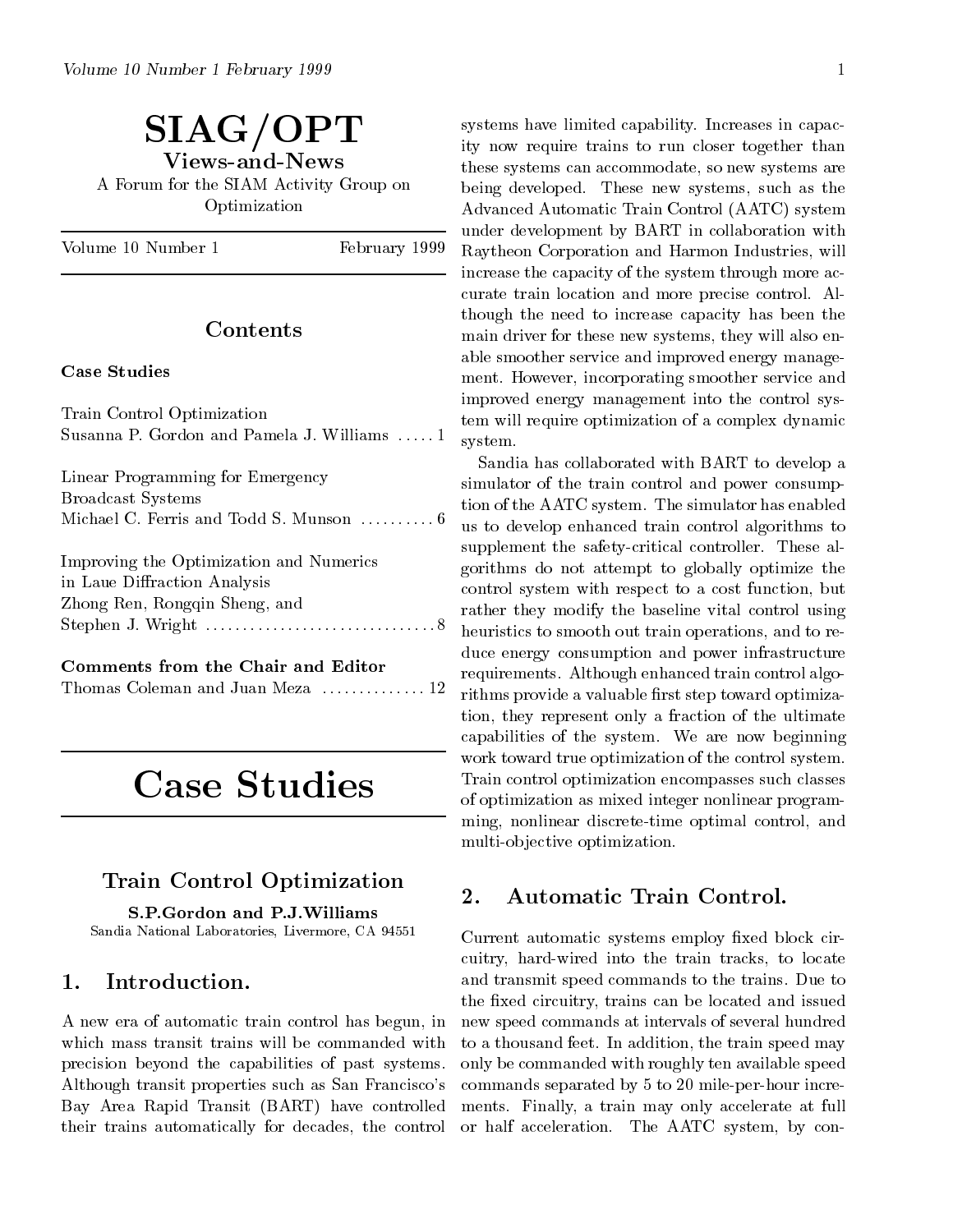trast, will use radios to locate the trains to within  $3$ . 15 feet, will send new commands every half second, will transmit speed commands with one mile-perhour precision, and will provide fully selectable acceleration rates [1]. The train commands will be generated by station (zone) controllers, which will command all of the trains on lengths of track several miles long. This architecture, shown in Figure 1, permits some centralized-control capability, with the actions of multiple trains in an area coordinated by a single controller. There is a Central control, but it will provide only limited capability, such as adjusting station dispatch times and train `performance levels'. However, the control system is not truly centralized, as there are multiple station controllers, each with control over a section of the overall system. Thus, the AATC system provides some of the benefits of centralized control, but simultaneously contains the complexity of distributed control.

In the initial work on this problem, the distributed nature of the control was ignored to make the problem tractable, and the control system was treated as though it was centralized. It was assumed, however, that each station controller would be aware of the trains in its neighboring zones, so that each controller could make more global decisions. Neighboring zone knowledge is particularly important for power-related algorithms, since all of the trains in an area, including trains traveling in opposite directions, share power resources.



Figure 1.1: AATC communication system architecture

# Control Optimization.

In general, there are two classes of optimization problems related to train control. The first is a scheduling problem. In this case, trip time from end-to-end of the system must be minimized, subject to some capacity constraints. The second problem treats the schedule as a constraint, and optimizes for the smoothest ride and the minimum energy requirements. Thus far, we have focused on the second problem.

#### 3.1 Schedule optimization.

The layout of the BART system is shown in Figure 2. Since most commuter traffic is headed to and from San Francisco, the R-, C-, and A-lines all merge at the Oakland Wye into the M-line in San Francisco. This results in a high density of traffic on the M-line, as well as a severe constraint on the schedule. Trains approaching the merge are given a time slot during which they must enter the Wye, so that the trains from each line will neatly interleave. Projecting back from this merge, while allowing adequate time at each station stop, constrains the dispatch time of the trains onto each of the R-, C-, and A-lines.



Figure 1.2: BART system diagram

In addition to satisfying the Oakland Wye constraint, the control system must simultaneously attempt to maximize system throughput and minimize scheduled headway, to provide passengers with fast and frequent service. Headway is defined as the time between consecutive trains passing a point on the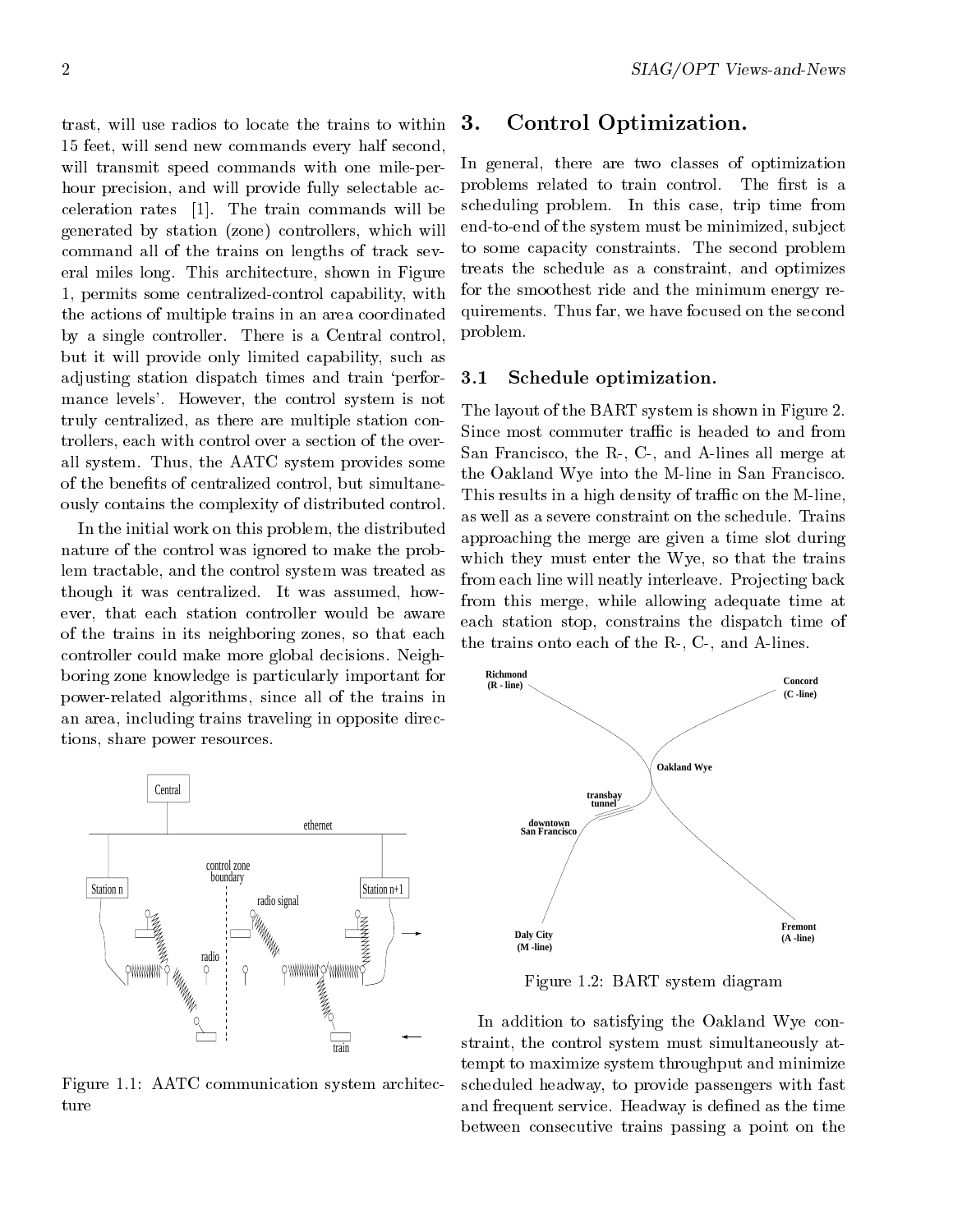system. When trains are far enough apart, trains do not affect each other's behavior and each train's trip time from end-to-end of the line is minimized. If headway is reduced sufficiently, trains will begin to interfere and will be forced to brake occasionally in order to maintain a safe following distance. Operation at such 'interfered headways' results in increased trip time. Thus, there is a trade-off between headway and trip time minimization.

Longer trip times not only irritate passengers, but also increase infrastructure costs because more trains are required on the system. When a train reaches the end of the line, it must be turned around and prepared to begin a run back up the line. If the train arrives at the end of the line with enough time to turn around before the next dispatch time, it becomes the next scheduled train. On the other hand, if there is insufficient turn around time, then another train must be available for the next run. Thus, a small reduction in trip time can potentially reduce the number of trains required to be simultaneously operational and consequently reduce infrastructure costs.

Unfortunately, minimizing trip time and satisfying the schedule constraint at the Oakland Wye does not leave much flexibility for considering additional objectives. However, the schedule has considerable impact on other important service- and energy-related goals. On the service side, commuters appreciate the ability to transfer easily from line to line at transfer stations. For example, there is a line that runs from Richmond to Fremont. Commuters from Richmond to San Francisco would like to board the first arriving train, independent of its destination, and, if necessary, transfer in the Wye. The BART system has not always managed to create a schedule that allows for efficient transfers.

On the energy side of the equation, energy may be saved on the system from coordinated train arrival and departure times in stations. BART trains regenerate energy when they brake, and regenerative energy cannot flow back into the electric utility's power grid. Some of this energy may go unused, unless another train is accelerating nearby. Coordinated station stops and departures may save energy. However, even a schedule with perfect coordination for minimum energy usage may be confounded by random dwell-time delays due to passengers blocking doors and the like.

To date, service-related goals have been taken into account in the schedule, but energy-related goals in general have not. We have not pursued this type of optimization with BART, because the schedule is heavily constrained, and it may not be possible to make signicant improvements. We believe there is a larger payoff in the schedule-constrained arena described below.

# Schedule-constrained control optimization.

As we have explained, the train schedule is designed to minimize trip time. Thus, the nominal behavior for a train is to attain full acceleration out of a station as soon as the schedule permits, to maintain the best possible speed in between stations, and to brake for the next station stop. Any decreases in train acceleration orspeed would result in increases in trip time, which could lead to missed slots in the merge or late arrivals at the end of the line necessitating additional trains on the system. Consequently, there is little room for optimization of train operations under these conditions.

Nonetheless, the system is designed to allow the scheduling of trains at close headway, so that any small delay can cause train interference. Interference occurs when a train is forced to brake or travel slower than its nominal speed because it is closely following another train. Suppose trains are scheduled at two-minute headways, and a train is delayed by over a minute. The train behind it will catch up, and will brake to maintain a safe following distance. Train interference due to delays can include anything from slight premature braking between stations, to fulledged backups. These events can also result in wasted energy or even power shortages. On a daily basis, the current system experiences approximately 20 delays of five or more minutes. Interference will become more the rule than the exception as the scheduled headway becomes shorter, and under these conditions control optimization can play an important role. The enhanced train control algorithms that we have designed to date for the AATC system have targeted off-nominal conditions, such as backups, braking due to interference, and low train motor voltages due to excessive power demand. We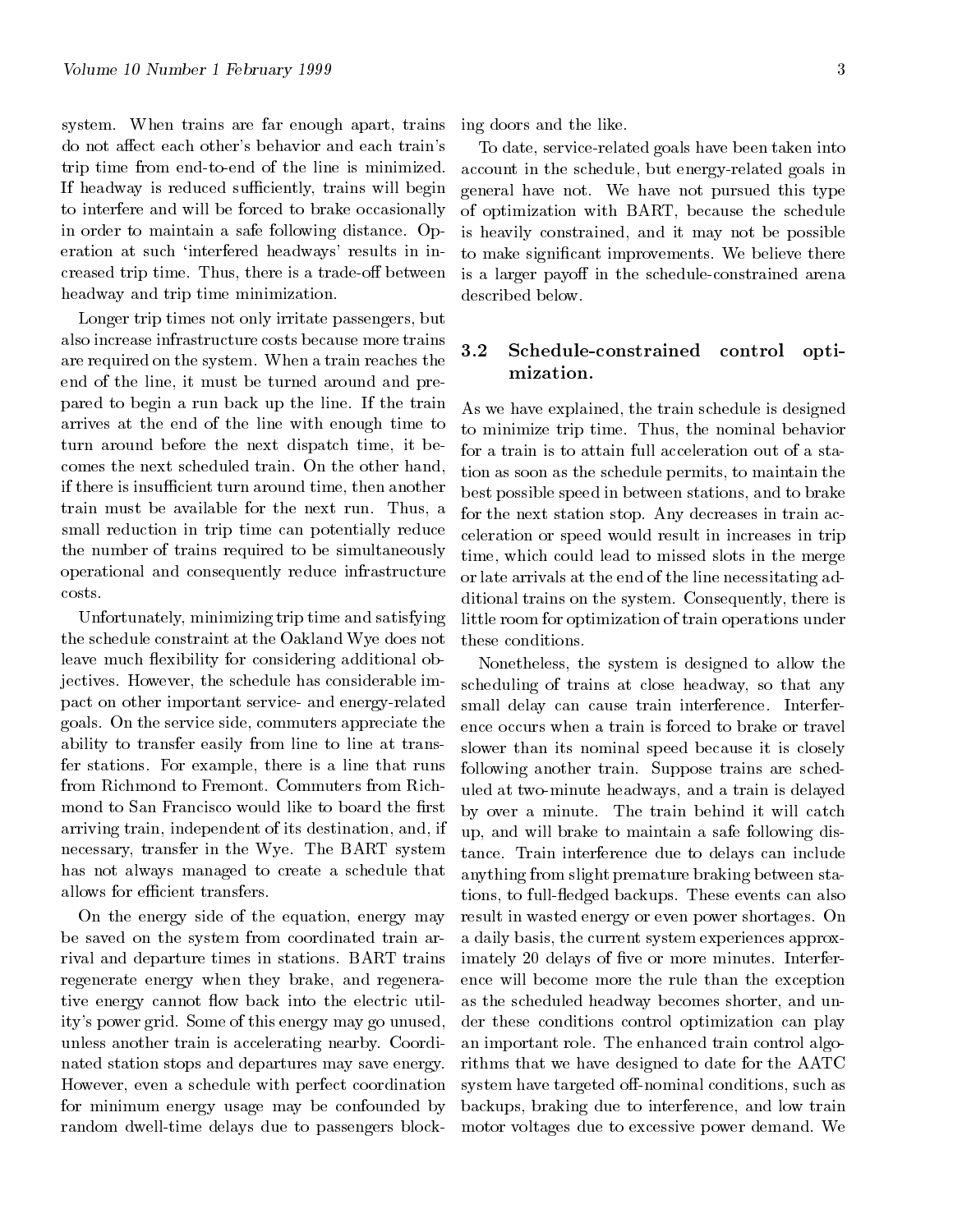will discuss only two examples here, but more are contained in [2] and [3].

The first control algorithm relates to backup recovery. A backup occurs if a train stops for a period that is several times the scheduled headway. This<br>can occur in either a station or between stations.<br>An algorithm was developed to recognize backups<br>and to reduce the speeds of approaching trains in<br>an effort to avoid thei can occur in either a station or between stations. An algorithm was developed to recognize backups and to reduce the speeds of approaching trains in an effort to avoid their stopping outside the station behind the stopped train. If the delay continues for a prolonged period, some trains will eventually be forced to stop in a backup behind the delayed train. When the delayed train finally begins to move, the algorithm staggers the starts of any stopped trains to avoid simultaneous acceleration, which can lead to power spikes and voltage sags. In addition, approaching trains are controlled so as to arrive after the backup clears. If additional delays occur in the station, then the algorithm again reduces the speeds of all approaching trains accordingly. As long as additional delays are on the order of the station dwell time (20 seconds) or less, this approach prevents furditional delays are on the order of the station dwell<br>time (20 seconds) or less, this approach prevents fur-<br>ther stoppages. However, a substantial delay to a<br>second train can cause the backup to recur, and the<br>algorithm second train can cause the backup to recur, and the algorithm restarts.

Figure 3 shows the results of simulation runs in which a train is delayed in a station for 400 seconds. Trains are approaching the backup at 120-second intervals. The graphs show the full length of each train as a shaded region along the location axis. The trajectory is flat when a train is stopped and sloped when it is in motion. The backup moves through the station with nominal control in Figure 3a, and with the delay-recovery algorithm operating in Figure 3b. Not only does this control technique provide obvious improvements in passenger comfort and reduced wear-and-tear on the motors from modechanges (switching from propulsion to braking), it also accrues power-related benefits. If such a delay occurs in an area of limited power availability, the algorithm helps to prevent low voltages. Voltage sags can result from the large power demand of multiple accelerating trains, and can cause train motors to shut down to avoid damage.

The delay-recovery algorithm discussed above helps to avoid low voltages by spreading power demand over time. However, there are many potential causes of high power demand. Therefore an al-



Figure 1.3: 400 second delay in a station. Approaching trains arrive at 120-second intervals. (a) Train trajectories under nominal control during a backup. (b) Train trajectories under enhanced train control. The delay recovery algorithm smoothly and efficiently controls backed-up trains, while limiting stops outside of the station.

gorithm to avoid low voltages in general would be quite valuable. Such an algorithm requires the capability to predict train voltage, which is a nonlinear function of the power demand of each train in a region. To provide this predictive capability, we have developed a neural network that can estimate the voltage at a train given the power demands in the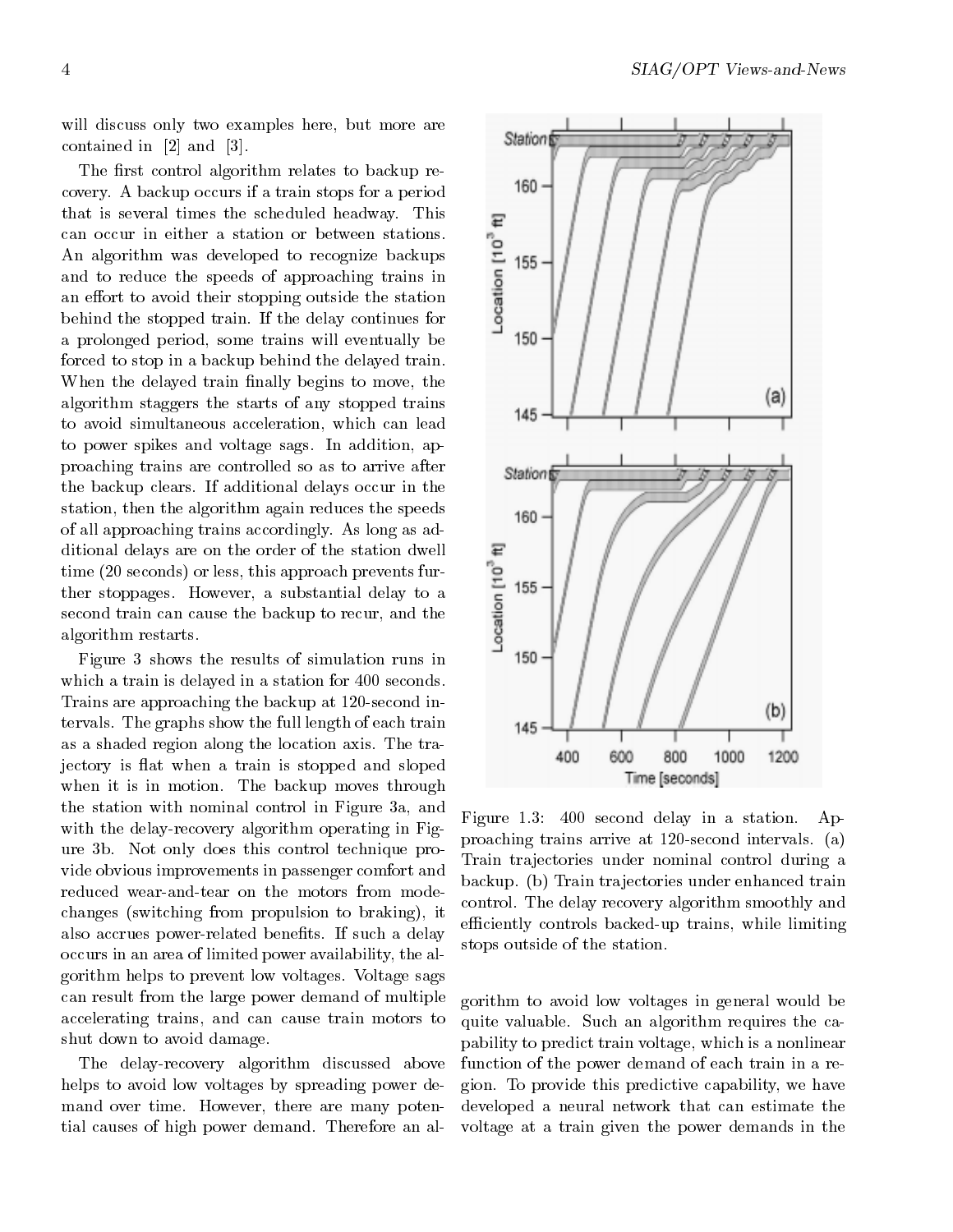train's vicinity. Using this neural net, we have developed an algorithm that we believe can prevent power demand surges and their resultant voltage sags, thereby avoiding costly train motor shutdowns or damage. The only alternatives to such an algorithm are either the modification of on-board motor control to reduce power demand in response to low voltage or the installation of sufficient power infrastructure to avoid low voltages regardless of the trains' behavior. To date, BART has used the latter approach. If an algorithm such as the one we tested can modify train behavior to avoid such events, this can save tens of millions of dollars in power infrastructure costs.

# 4. Modeling Issues.

Thus far, only heuristic control algorithms have been designed for the AATC system. Now, we want to pursue the ultimate goal of enhanced train control by optimizing the system with respect to an objective function. To accomplish this goal with respect to the schedule-constrained control problem, we can model enhanced train control as either an optimal control problem or a dynamic programming problem.

In the first scenario, we could pose the control algorithm as a nonlinear discrete-time optimal control problem, where the control variables are the speed and acceleration commands of each train. The state variables would be the locations, speeds, and accelerations of all the trains.

As an alternative we could formulate enhanced train control as a dynamic programming problem and backward predict each train's behavior as a function of its immediate lead train. Assume we know the lead train's location, speed, and acceleration at time  $T$ . Using this predicted information, we can optimize our objective function with respect to the current speed and acceleration commands while preventing interference.

Irrespective of the problem formulation, the first step is to select a metric to optimize. Possible metrics include minimization of train-minutes of delay, reduction of energy costs, reduction of motor mode-changes, and improvement of passenger comfort. Initially, we will ignore the energy-related concepts and concentrate on improving passenger comfort. Although energy-related concepts are explicitly ignored, a smoother ride tends to increase system reliability and avoid power spikes.

Passenger comfort may be measured in terms of the smoothness of the ride, which is related to the amount of accelerating or decelerating that a train exhibits. Our objective function will represent a measure of ride smoothness. One possibility is

$$
\min \frac{1}{2} \int_0^T \Big[\mathbf{u}(t)^T \mathbf{u}(t)\Big] dt,
$$

where  $\mathbf{u}(t)$  is the acceleration command vector at time  $t$  and  $T$  is the total simulation time.

First, we will optimize the system locally between station stops instead of over the entire line. As in the heuristic control algorithm, we will initially ignore the distributed complexity of the system by assuming a single controller and a single control zone.

Speed safety checks will be incorporated as constraints.

# 5. Summary.

The new generation of communication-based train control systems such as the AATC will allow new possibilities in precision train control and multi-train coordination. Energy as well as control-related objectives may be pursued with these systems. We have taken a first step in this direction, using heuristic control algorithms to enhance the capabilities of the AATC. Optimization of these systems provides an important challenge, with potential benefits for transit systems worldwide.

Complete train control optimization will involve such research areas as mixed integer nonlinear programming to model the scheduling problem, nonlinear discrete-time optimal control problems to model interference and backup recovery, and finally multiob jective optimization to simultaneously optimize varied energy- and service-related objectives.

# Acknowledgments

The authors are indebted to Timothy Sa, Don Sheaffer, Richard Wheeler, Paul Boggs, Patty Hough, and Kevin Long of Sandia National Laboratories and David Lehrer, John Evans, and Gene Nishinaga of BART for their many and varied contributions to this work. This work was supported under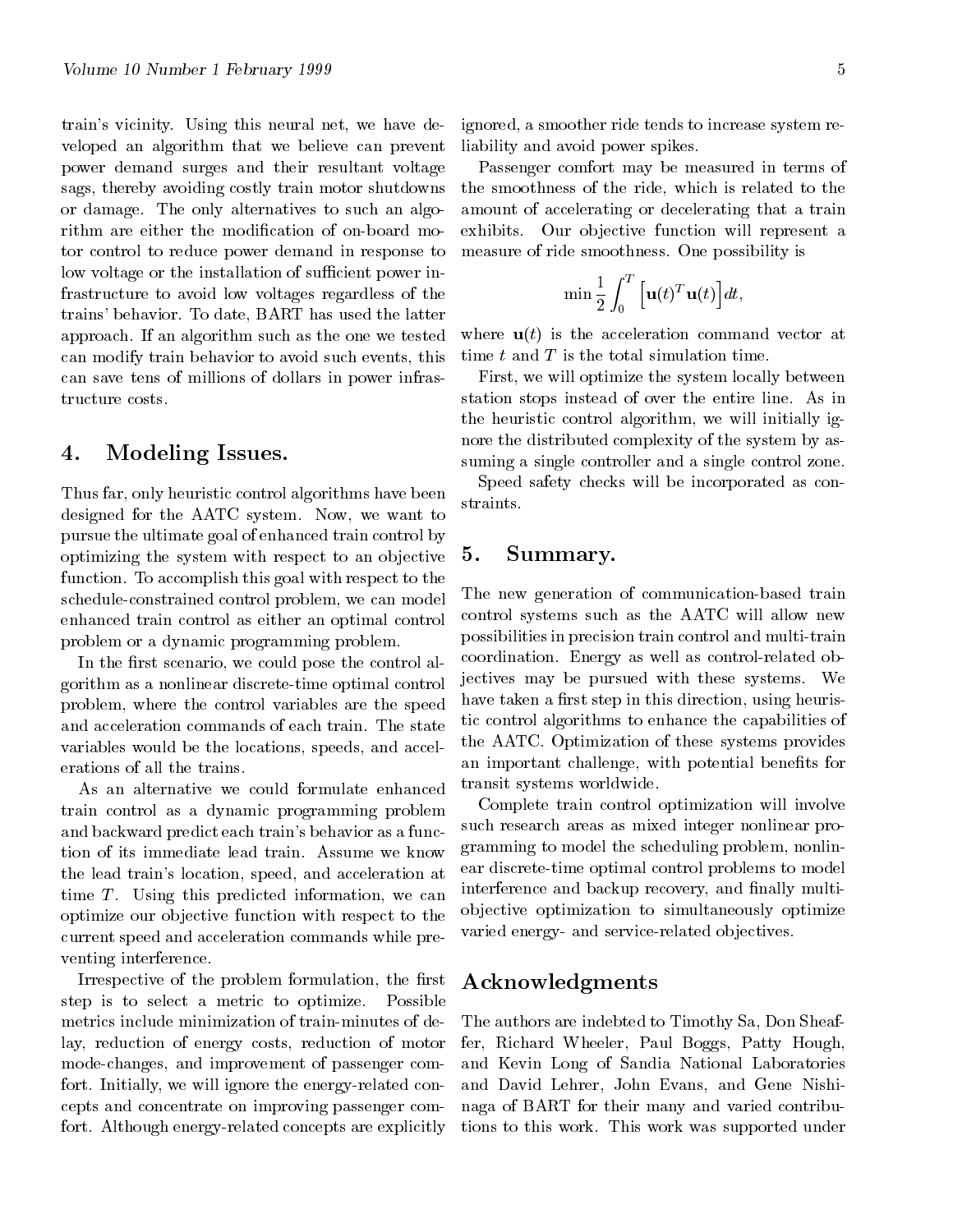Contract DE-AC04-94AL85000. Accordingly, the United States Government retains a non-exclusive, royalty-free license to publish or reproduce the published form of this contribution, or allow others to do so, for United States Government purposes.

#### REFERENCES

- [1] E. Nishinaga, J.A. Evans, and G.L. Mayhew. Wireless Advanced Automatic Train Control. IEEE Vehicular Technology News, 41 (p. 13), 1994.
- [2] S.P. Gordon and D.G. Lehrer. Coordinated Train Control and Energy Management Control Strategies. 1998 ASME/IEEE Joint Railroad Conference (IEEE, 1998), pp.165-176.
- [3] S.P. Gordon and D.G. Lehrer. Service- and Energy-Related Optimization of AATC. 1998 Rapid Transit Conference (APTA, 1998), CD-ROM.

# Linear Programming for Emergency Broadcast Systems

Michael C. Ferris and Todd S. Munson Computer Sciences Department, University of Wisconsin, 1210 West Dayton Street, Madison, Wisconsin 53706. <sup>1</sup>

This short note describes an application of linear programming embedded in emergency broadcast system hardware. In many communities, large sirens sound when tornados, or other disasters, threaten. These warning systems save many lives each year. However, the current system is typically ineffective for several reasons. Each siren covers a broad area and is difficult or even impossible to hear in many locations. Furthermore, individuals are unable to distinguish between different disaster types. The action taken during a tornado warning is very different from that taken when a chemical spill occurs. Finally, some disasters only affect a small area, while the siren blankets the entire community.

As a result, Alert Systems [1] has developed a system to overcome these limitations. In a 911-center, a simple graphical interface displays a map of the controlled area. The operator outlines a polygon containing the current danger area using a mouse pointer device. The coordinates of the polygon's vertices and a relevant message are then transmitted as a radio signal on a controlled frequency to receivers located throughout the community. If a receiver, which knows its own location, is within the transmitted polygon, it must start beeping and display the short message detailing the nature of the disaster transmitted with the coordinates. If it is outside the affected area, the system remains silent.

This problem is easily seen to be a linear program. In essence, it is just a feasibility problem; determine if the location  $b = (b_1, b_2)$  of the receiver is within the polygon defined by the vertices  $x^1, \ldots, x^n$ . More simply stated, can b be represented as a convex combination of the vertices  $x^*,\ldots,x^*$ : To solve this problem we introduce artificial variables  $e_1, e_2$  and set up the linear program:

subject to  $\sum_{i=1}^{n} \lambda_i^i = 1, \lambda_i \geq 0, e_1, e_2 \geq 0$ 

inactive.

where  $D$  is a diagonal matrix with diagonal entries  $D_{ii}$  = sign( $v_i - x_i$ ),  $i = 1, 2$ . We choose these values for  $D$  in order to guarantee that the linear program has a feasible point,  $(\lambda = (1, 0, \ldots, 0), e = |b - x^1|)$ . Furthermore, the problem is bounded below by 0. Hence, it has an optimal solution which can be found by the simplex method. If the optimal value is 0, the receiver is within the polygon and the signal is activated; otherwise one of the errors  $e_i$  is positive and the receiver is outside the polygon and remains

End of story  $-$  not quite. The remaining difficulty is that the receiver must be mass produced. Hence, the manufacturer has decided to use a processing unit that has been restricted so that only integer arithmetic is allowed. While we could emulate floating point operations on this processor, we might encounter problems with numerical error. We do not consider this option because the system must be stable for all allowable inputs (we have real people depending upon the outcome). Another option is to store all of the values as rational numbers. By writing routines to perform the operations required using rationals, the code can be executed using exact arithmetic. However, a much simpler technique which only uses integer variables and the addition, subtraction, and multiplication operations is devel-

<sup>&</sup>lt;sup>1</sup>This research was supported in part by Alert Systems, Inc.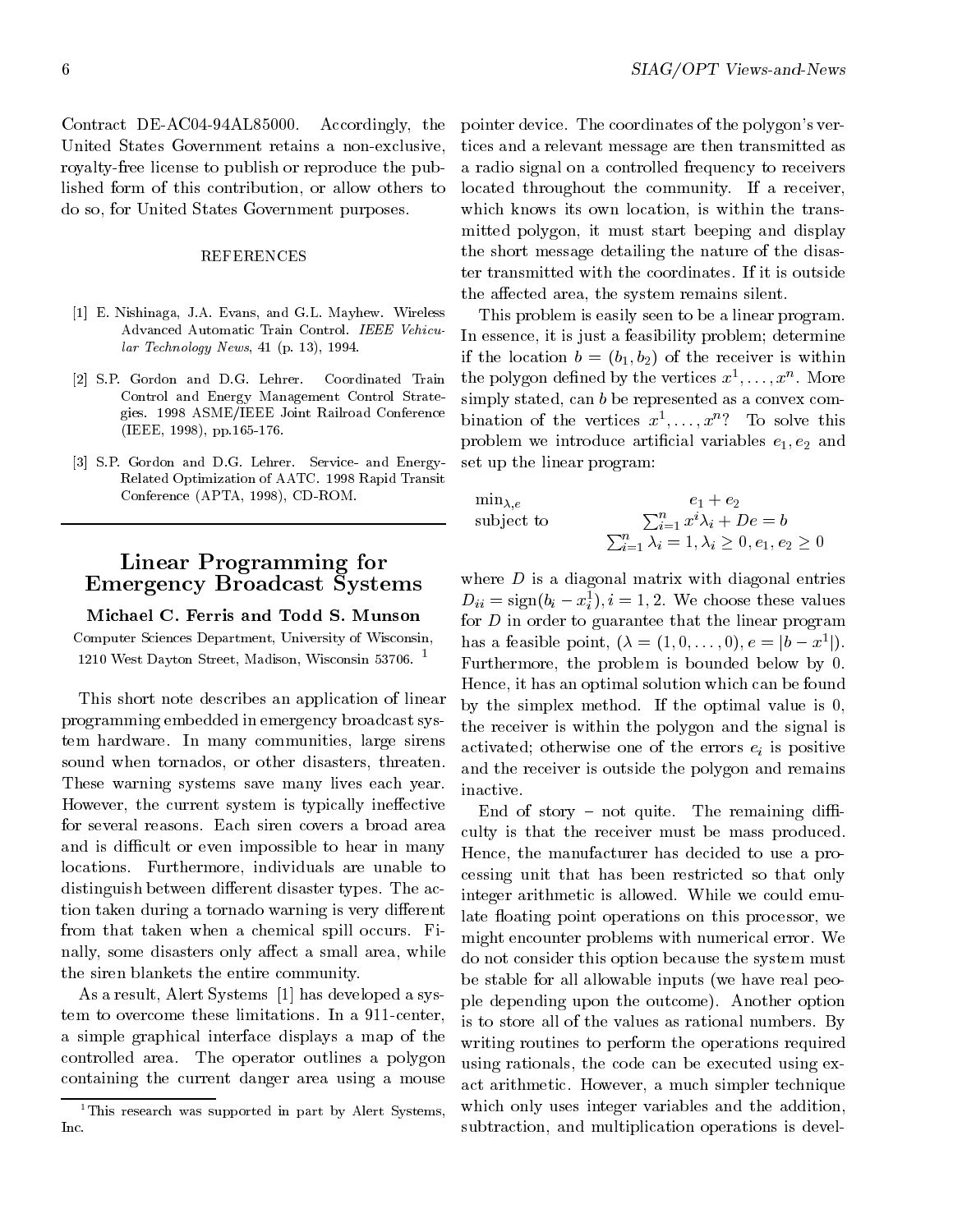oped below.

The manufacturer suggested forcing the coordinates  $x^i$  to lie on an integer grid and regarding the location of the system as integer. The issue is now to implement the simplex method using only integer arithmetic. Given a canonical form linear program

$$
\begin{array}{ll}\n\min_y & c^T y \\
\text{subject to} & Ay = b \\
y \ge 0\n\end{array}
$$

we assume that an initial basic feasible solution is known with the variables partitioned into basics, B, and non-basics, N. This is easy to ensure in the above application. The steps of the revised simplex method [2] are then:

1. 
$$
y_B = A_B^{-1}b
$$
.

2.  $r_N^t = c_N^t - c_B^t A_B^{-1} A_N$ ; if  $r_N \geq 0$  stop optimal.

- 3. Choose  $j = N(s)$  s.t.  $r_j < 0$ .
- 4. Calculate  $d = A_{B}^{-1}A_{j}$ . If  $d \leq 0$ , stop un- 2
- 5. Choose r s.t.  $\frac{g_{B(r)}}{d_r} = \min\{\frac{g_{B(i)}}{d_i} \mid d_i > 0\}.$
- 6. Swap  $B(r)$  and  $N(s)$  and goto 1.

In the following discussion, we assume that A, b, and c consist of integer data. Using the fact [3] that

$$
A_B^{-1} = \frac{1}{\det(A_{\cdot B})} \text{adj}(A_{\cdot B})
$$

where  $adj(\cdot)$  denotes the adjugate matrix, and some algebraic manipulation, we can refine the revised simplex method to use only integer arithmetic. Note that the determinant and adjugate can be evaluated in integer arithmetic using only additions and multiplications. For example, in step 1, we could evaluate

$$
y_B = \frac{1}{\det(A_{\cdot B})} \text{adj}(A_{\cdot B}) b.
$$

We will now outline why the required division here is redundant in the application.

For step 2, we note that the reduced costs,  $r_N$ , and are invariant under multiplication by a positive constant. Letting  $\delta = \text{sign}(\det(A_B))$ , it is clear that that  $\delta \det(A_B)$  is a positive constant. We now calculate our reduced costs as follows:

$$
R_N^T := \delta \det(A_B) r_N^T = \delta \left( \det(A_B) c_N - c_B^T \operatorname{adj}(A_B) A_N \right)
$$

If  $R_N^2 \geq 0$ , then we can stop at an optimal solution. Otherwise choose  $j = N(s)$  s.t.  $R_N < 0$ .

Since

$$
d = \frac{1}{\det(A_{\cdot B})} \text{adj}(A_{\cdot B}) A_{\cdot j},
$$

step 4 becomes: if  $\delta adj(A_B)A_j \leq 0$  stop unbounded. Otherwise, we need to perform the ratio test of step 5. Looking at  $\frac{\partial B(r)}{\partial r}$  we immediately note that the quantity  $\frac{dE(A,B)}{det(A,B)}$  factors out of each term. We implicitly store the resultant  $\frac{\overline{(adj}(A_B)A_j)}{\overline{(adj}(A_B)A_j)_r}$  as a rational number. We find the minimum of all the eligible values by calculating a common denominator, and comparing the integer numerator.

To summarize, our refined revised simplex method

- 1. Calculate  $\delta$  and  $R_N^T$  as above. If  $R_N^T \geq 0$ , stop optimal. Otherwise choose  $j = N(s)$  s.t.  $R_N$  <
- 2. If  $\delta$ adj $(A_B)A_j \leq 0$  stop unbounded. Let  $I =$  $\{i \mid \delta(\text{adj}(A_B)A_{ij})_i > 0\}.$
- 3. While  $|I| > 1$  do
	- (a) Let  $\bar{i}, \hat{i} \in I$ .
	- (b) Let

$$
\Delta := \\ \text{sign}((\text{adj}(A_{\cdot B})A_{\cdot j})_{\bar{\imath}}(\text{adj}(A_{\cdot B})A_{\cdot j})_{\hat{\imath}}).
$$

 $(c)$  If

$$
\Delta({\rm adj}(A_{\cdot B})b)_{\bar i}({\rm adj}(A_{\cdot B})A_{\cdot j})_{\hat i}\le \\ \Delta({\rm adj}(A_{\cdot B})b)_{\hat i}({\rm adj}(A_{\cdot B})A_{\cdot j})_{\bar i}
$$

then  $I = I \setminus \hat{i}$ . (d) Otherwise,  $I = I \setminus \overline{i}$ .

4. Let r be the remaining element in I. Swap  $B(r)$ and  $N(s)$  and goto 1.

Note in particular that no divisions are required. The solution values  $y_B$  are not needed since for the application considered we only need to test whether the optimal solution of the linear program is zero

 $D$  and (AB) and ): for positive  $\mathbf{r}$  , for the production version  $\mathbf{r}$  and  $\mathbf{r}$  and  $\mathbf{r}$  and  $\mathbf{r}$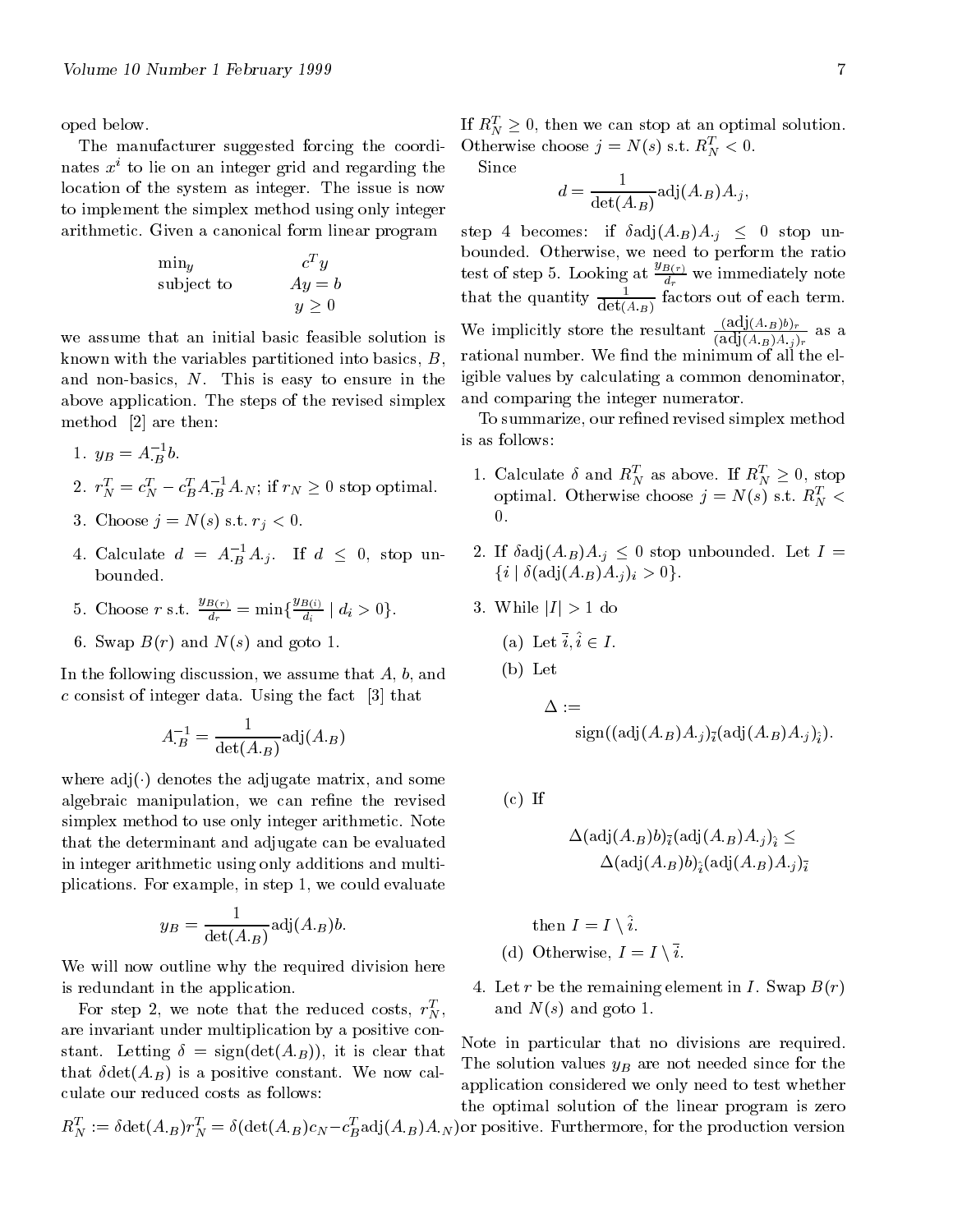of the code we have included the smallest subscript anti-cycling rule [2] to prevent the simplex method from failing to terminate because of cycling.

For large problems, this method is impractical and not recommended. However, for the feasibility problem that Alert Systems needs to solve where typically  $n$  is less than 10, the above method works extremely well. Furthermore, by looking at our specic grid size, we can symbolically evaluate all of the information needed and determine the maximum magnitude of the integers required. This information helps in the actual implementation of the algorithm in hardware.

#### REFERENCES

- [1] pageALERT. http://www.alertsys.com/.
- [2] V. Chvátal. *Linear Programming*. W.H. Freeman and Company, New York, 1983.
- [3] R.A. Horn and C.R. Johnson. Matrix Analysis. Cambridge University Press, Cambridge, England, 1985.

# Improving the Optimization and Numerics in Laue Diffraction Analysis

Zhong Ren, <sup>1</sup> , Rongqin Sheng, <sup>2</sup> and stephen J. W. Wrights

### 1. Introduction.

When X-rays are beamed onto a crystal, they are diffracted to produce a regular array of "spots" of varying intensity on an area detector. The locations 2. of the spots are determined by the crystal lattice, while their intensities depend on the spatial and temporal average conformation of all molecules in the crystal and during data collection. By processing

the data in these images, we can extract information about the structure of the molecules. For large biomolecules, this computational problem is one that tests the limits of current capabilities.

We are interested in the Laue method of Xray diffraction, in which the incident X-ray is not monochromatic, but rather is made up of a spread of different wavelengths. The Laue technique produces complex diffraction images, but is more suitable in situations in which data must be gathered quickly, such as when our intention is to observe reactions in progress (see, for example, Genick et al. [1]). Another major advantage is that Laue diffraction is more suited to synchotron sources (such as the Advanced Photon Source at Argonne National Laboratory), which naturally produce bright X-rays with a spread of wavelengths.

The purpose of the LaueView code is to process the raw data to obtain a set of corrected, accurate structure factor amplitudes. LaueView was written by one of the authors of this article (Zhong Ren) and is described in detail by Ren and Moffat  $[5, 6]$ . Our mission in the current project was to enhance the optimization and numerical techniques used by LaueView, to make it produce results of the same or better quality in less computing time.

The focus of our investigations was on the scaling part of the code, in which the measured intensities are corrected to account for distortion effects. This operation accounts for about half the execution time on a typical data set and involves the most challenging algorithmic issues. (The remaining operations in the code either require minimal time or are easily parallelized.)

# Outline of X-ray Diffraction.

Diffraction of X-rays by a crystal admits a beautiful mathematical explanation in terms of lattice theory, simple geometry, and other classical tools. Consider a three-dimensional lattice with basis vectors a, b, and  $\mathbf c$  in  $\mathbf K$  , so that each point in the lattice can be expressed as

where x, y, and z are integers. (1)

The parallelepiped whose sides are the vectors **a**, **b**, and  $c$  is referred to as the *unit cell*. The *reciprocal* 

<sup>&</sup>lt;sup>1</sup>Department of Biochemistry and Molecular Biology, The University of Chicago, 920 East 58th Street, Chicago, IL 60637, USA; renz@cars.uchicago.edu

<sup>&</sup>lt;sup>2</sup>Mathematics and Computer Science Division, Argonne National Laboratory, 9700 South Cass Avenue, Argonne, IL  $x\mathbf{a} + y\mathbf{b} + z\mathbf{c}$ , 60439, USA; sheng@mcs.anl.gov

<sup>&</sup>lt;sup>3</sup>Mathematics and Computer Science Division, Argonne National Laboratory, 9700 South Cass Avenue, Argonne, IL 60439, USA; wright@mcs.anl.gov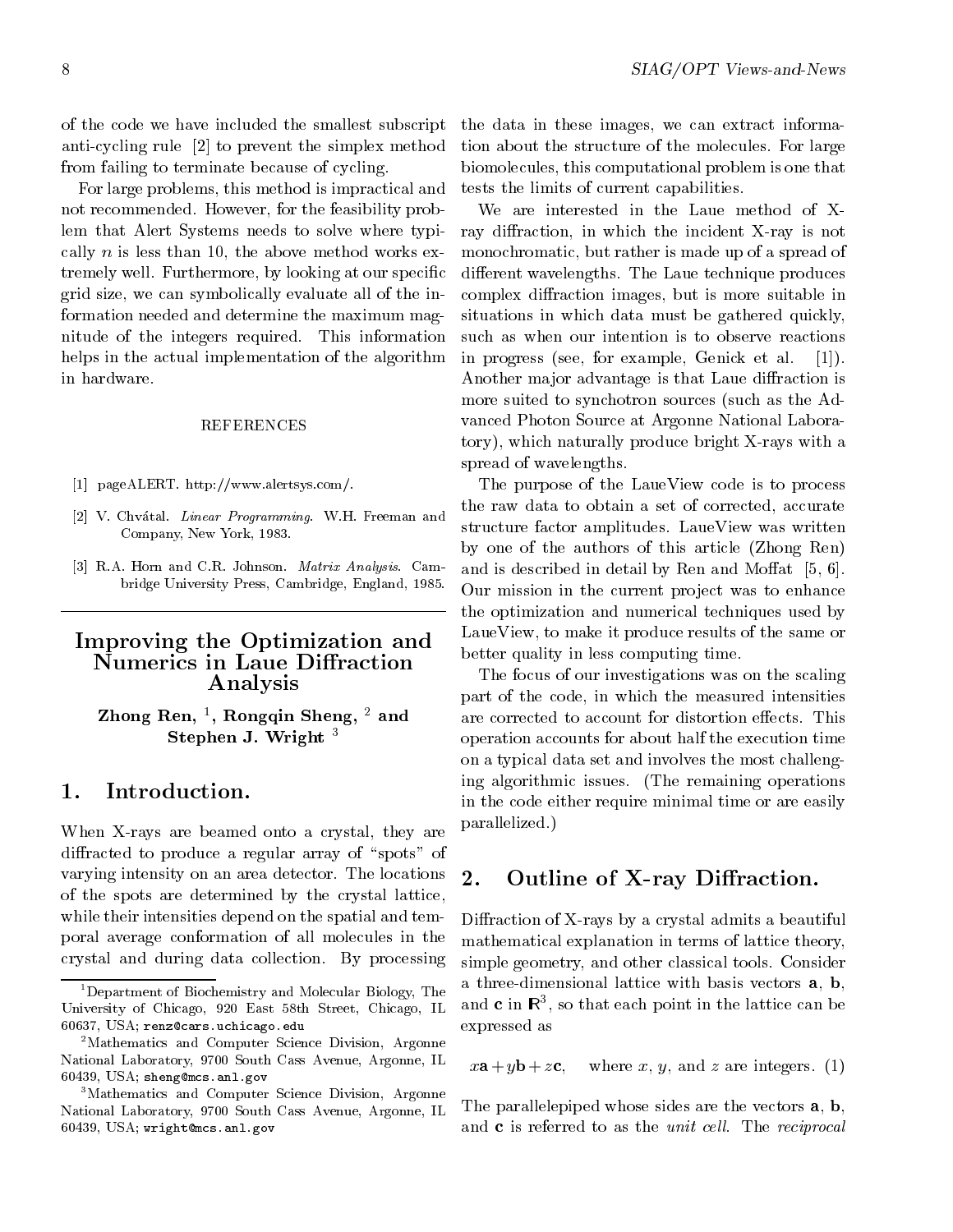

Figure 1.4: Diffraction from two points in the lattice (beams diffract in all directions from all points; we show just a few directions here)

*lattice* is characterized by three basis vectors  $\boldsymbol{a}$ ,  $\boldsymbol{b}$ , rection and  $\bar{c}$  with the following properties:

$$
\mathbf{a} \cdot \bar{\mathbf{a}} = 1, \quad \mathbf{a} \cdot \mathbf{b} = 0, \quad \mathbf{a} \cdot \bar{\mathbf{c}} = 0, \quad \text{recip}
$$
  
\n
$$
\mathbf{b} \cdot \bar{\mathbf{a}} = 0, \quad \mathbf{b} \cdot \bar{\mathbf{b}} = 1, \quad \mathbf{b} \cdot \bar{\mathbf{c}} = 0, \quad (2) \quad \text{conc}
$$
  
\n
$$
\mathbf{c} \cdot \bar{\mathbf{a}} = 0, \quad \mathbf{c} \cdot \bar{\mathbf{b}} = 0, \quad \mathbf{c} \cdot \bar{\mathbf{c}} = 1,
$$

where "." denotes the standard (Euclidean) inner product. The difference vector  $\bf{R}$  between any two lattice points is expressible in a form similar to (1), that is,

$$
\mathbf{R} = x\mathbf{a} + y\mathbf{b} + z\mathbf{c}
$$
, *x*, *y*, and *z* integers. (3)

In a crystal, the molecules are arranged in a lattice. Each molecule in the crystal contains a number of electrons, distributed in a cloud about the atomic nuclei. When each of these electrons encounters the incident X-ray, the electron is set in motion and becomes an oscillating dipole, and therefore a source of secondary radiation. This process is known as "scattering." Interference between the X-rays scattered from the electrons in the crystal gives rise to the diffraction patterns observed on the detector.

Suppose for the moment that scattering takes place from a single scattering center at the same location in each of the molecules. Because of the crystalline structure, these scattering centers make up a lattice, whose basis vectors we denote as above by a, b, and c. Consider any two centers, as shown in Figure 1.4, with displacement  $\bf{R}$  of the form (3). Suppose that the incident beam has direction t, which we express in terms of the reciprocal lattice basis by

$$
\mathbf{t} = x_t \bar{\mathbf{a}} + y_t \bar{\mathbf{b}} + z_t \bar{\mathbf{c}}, \qquad \|\mathbf{t}\| = 1/\lambda, \qquad (4) \quad Mill
$$



Figure 1.5: Beam from direction **t** diffracted in in direction s from two lattice points separated by  $\mathbf{R}$ , showing difference in path length

for some coefficients  $x_t$ ,  $y_t$ , and  $z_t$ . (The normalization condition  $||t|| = 1/\lambda$  ensures that each direction is uniquely specified by the coefficient triple  $(x_t, y_t, z_t)$ .) Suppose we investigate a particular direction of scattering s, also defined in terms of the reciprocal basis vectors with the same normalization condition as in (4) by

$$
\mathbf{s} = x_s \mathbf{\bar{a}} + y_s \mathbf{b} + z_s \mathbf{\bar{c}}, \qquad \|\mathbf{s}\| = 1/\lambda. \qquad (5)
$$

In Figure 1.5, we illustrate scattering in the direction <sup>s</sup> from the two lattice points separated by the displacement  $\bf{R}$  of the form (3). The scattered beams will remain in phase provided that the difference in path length is an integer multiple of the *wavelength*  $\lambda$ . Since the path difference is  $\mathbf{R} \cdot (\mathbf{s} - \mathbf{t})$ , this condition can be expressed as

$$
\lambda \mathbf{R} \cdot (\mathbf{s} - \mathbf{t})
$$
\n
$$
= \lambda (x\mathbf{a} + y\mathbf{b} + z\mathbf{c}) \cdot \left[ (x_s - x_t)\bar{\mathbf{a}} + (y_s - y_t)\bar{\mathbf{b}} + (z_s - z_t)\bar{\mathbf{c}} \right] (6)
$$
\n
$$
= \lambda x (x_s - x_t) + \lambda y (y_s - y_t) + \lambda z (z_s - z_t)
$$
\n
$$
= \lambda M, \quad \text{for some integer } M, \quad (7)
$$

where we used the relations (2) to derive the second equality. Recall that if <sup>s</sup> is to yield a spot on the detector, the relation  $(7)$  must hold for all pairs of points in the lattice, that is for all integers  $x, y$ , and  $z$ . This is possible only if the coefficients of s satisfy the relations

$$
x_s - x_t = h, \quad y_s - y_t = k, \quad z_s - z_t = \ell, \quad (8)
$$

where  $h, k,$  and  $\ell$  are integers.

The integer triple  $(h, k, \ell)$ , along with the fixed direction <sup>t</sup> of the incident beam, completely characterizes the direction s. We refer to  $(h, k, \ell)$  as the Miller indices.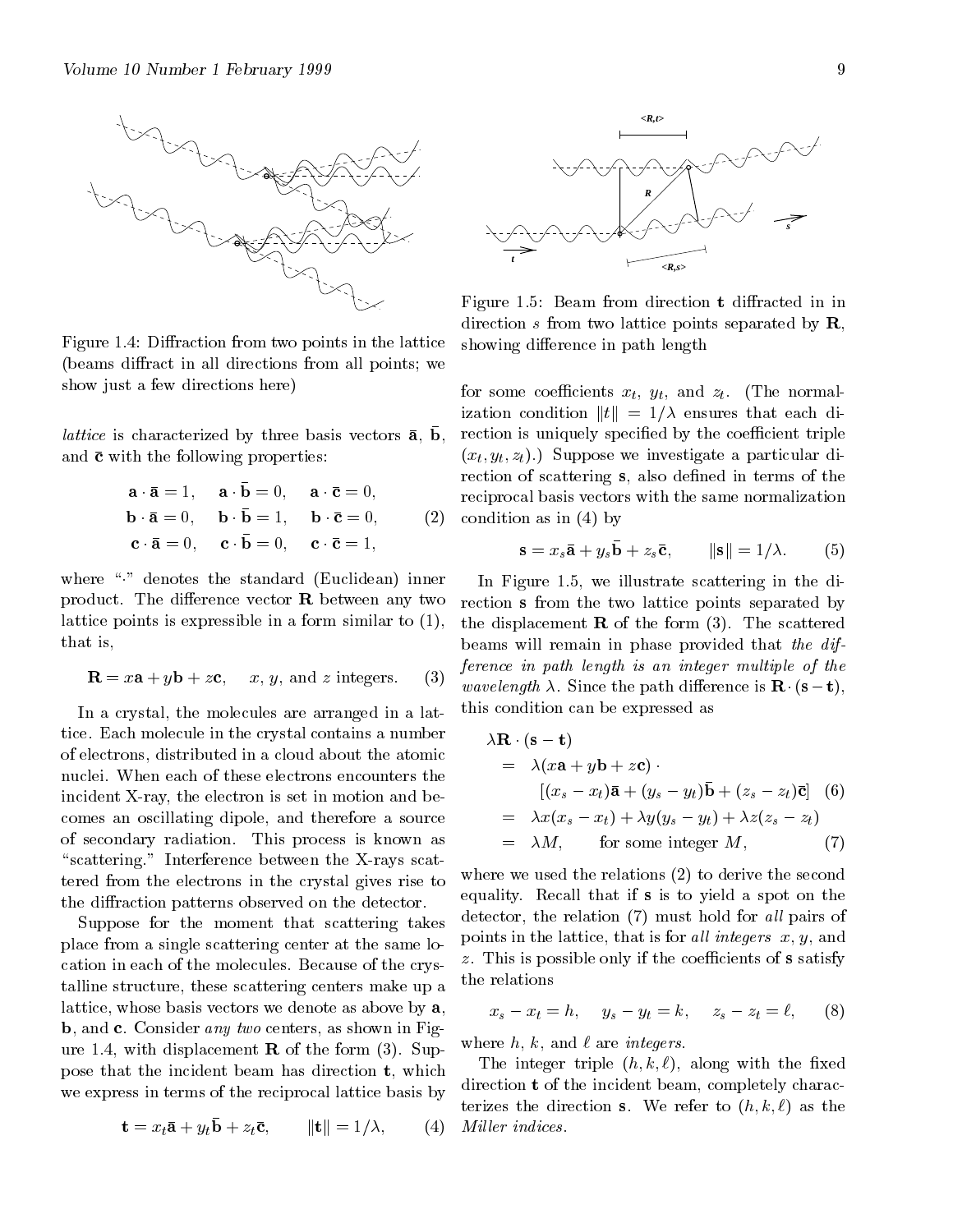To summarize, we conclude from (5) and (8) that the direction swill produce a spot on the detector if it satises the following conditions for some set of Miller indices  $(h, k, \ell)$ :

$$
\mathbf{s} = (x_t + h)\mathbf{\bar{a}} + (y_t + k)\mathbf{\bar{b}} + (z_t + \ell)\mathbf{\bar{c}}, \quad \text{(9a)} \quad \text{on } t
$$

$$
\|(x_t + h)\bar{\mathbf{a}} + (y_t + k)\mathbf{b} + (z_t + \ell)\bar{\mathbf{c}}\| = 1/\lambda. \text{ (9b)} \quad \text{part.}
$$

These relations constitute  $Bragg's law$ . Laue diffraction uses a number of wavelengths so there are many more triples  $(h, k, \ell)$  that satisfy these relations for some value of  $\lambda$  in the range of the incident beam's  $J^L$ . wavelengths.

Variation in intensity between the spots occurs because the scattering can happen from any point in the electron cloud, not just the point scattering centers in our simplied discussion above. Information about the electron density function and the locations of the atoms within each molecule then can be deduced from the measured intensities. We refer the reader to [4] for additional details.

# 3. The LaueView Code.

LaueView, the code with which we worked in this study, analyzes the measured intensity data from the detector and outputs the structure factor amplitudes for each set of Miller indices  $(h, k, \ell)$ . For details, see Ren and Moffat  $[6]$ . After determining the measured intensities (a process that itself involves numerical integration and nonlinear least-squares techniques), corrections are applied to account for such effects as temperature factors, radiation damage, general absorption, and, most important, the varying intensity of the incident beam across its range of wavelengths. The resulting nonlinear least-squares data fitting problem involves a large number of observations (of the order of  $10^{\circ}$  -10 $^{\circ}$  for a protein data set)  $\Lambda$ and a relatively small number of parameters (typically  $100 - 200$ ).

LaueView2.5 is a Fortran 77 code of approximately 50,000 lines. Most of its arithmetic is performed in single precision. A Unix shell script is used to set up each run. The user edits this script to select the parameters to be varied and those to be fixed on a particular run and to indicate whether the code should start "cold" or use the approximate solution generated by a previous run as its starting

point. LaueView was used to produce the structures reported in Ren et al. [7] and Genick et al. [1]

LaueView seeks a multiplicative scaling factor f to be applied to each measured intensity  $I$ , to obtain the corrected intensity  $fI$ . The factor f depends on the Miller indices  $(h, k, \ell)$  and an index i of the particular observation of this reflection. In addition, f depends on various parameters whose values are to be recovered from the data-fitting process. It is composed of a product of 12 factors, that is,

# $f_Lf_Pf_\lambda f_\mathrm{isoS}f_\mathrm{anisoS}f_\mathrm{isoB}f_\mathrm{anisoB}f_\mathrm{isoD}f_\mathrm{anisoD}f_Af_Uf_O,$

where each factor represents a correction for a different effect, such a polarization, temperature factors, isotropic and anisotropic scale factors, and wavelength normalization. Each of these factors depends on parameters whose values are recovered by fitting the model to the set of measured intensities by a nonlinear least-squares technique. The wavelength normalization factor  $f_{\lambda}$  corrects for the fact that the incident beam contains a spread of wavelengths, of varying intensity. The curve that relates wavelength to intensity, known as the  $\lambda$  curve, is not known directly-it must be parameterized and reconstructed by fitting our intensity data and by using our knowledge of the crystal symmetry. Redundant measurements at different wavelengths and knowledge of the symmetry are instrumental in reconstructing the  $\lambda$  curve.

In LaueView2.5, the  $\lambda$  curve is defined in terms of the Chebyshev basis functions  $\cos(i \arccos z)$ ,  $i =$  $1, 2, 3, \ldots$ , for  $z \in [-1, 1]$ . In our modified version, LaueView3.1, we switched to piecewise quadratic basis functions with local support, which gave an more compact parameterization of the curve and hence reduced the processing time.

# 4. Numerical Computing Issues.

LaueView makes use of a number of numerical techniques in curve-fitting, nonlinear least-squares, and numerical linear algebra. In addition, it lends itself quite readily to parallel implementation.

We mentioned above that a change to the curve fitting procedure yielded significant savings. In the nonlinear least-squares computation, LaueView2.5 used a Levenberg-Marquardt algorithm from Nu $m$ erical Recipes [3] which was not very emergin, par-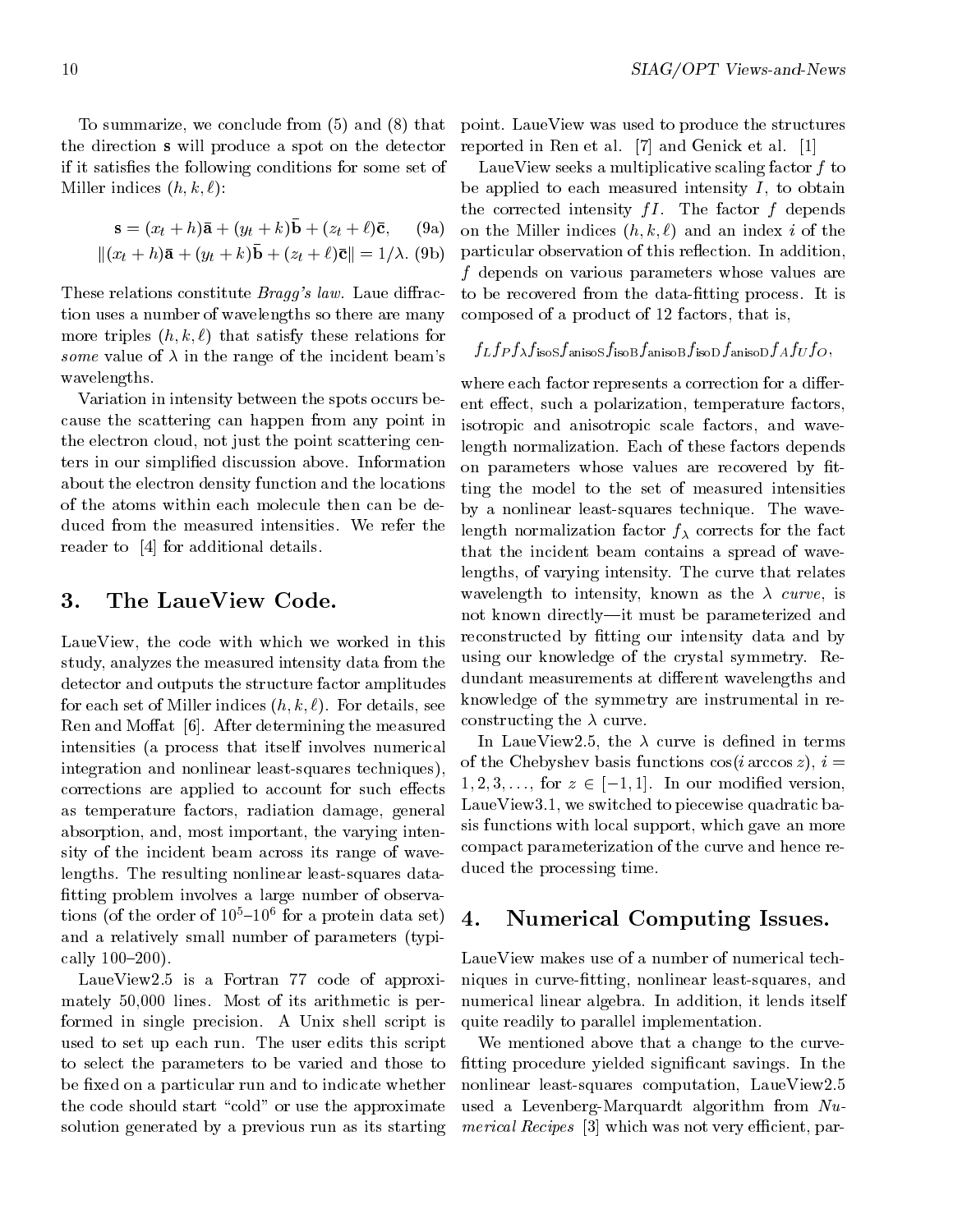ticularly as it involved computation of the Jacobian even at candidate iterates that were rejected because of higher function value. We changed to an implementation based on the trust-region Levenberg-Marquardt algorithm described by Moré [2]. One special feature of our problem was that it was not practical to compute and store the full Jacobian J of our residual function  $r$ , since the dimensions of this matrix could be as large as  $10^{\circ} \times 200$ . Rather,  $\Box$ we evaluted the rows of  $J$  and the elements of  $r$  in sequence, and accumulated the products  $J^TJ$  and  $J^+T$ , using these small data structures as the basis  $\pm$  10 of the step computation.

In LaueView2.5, single precision accumulation of  $J<sup>T</sup>J$  caused this matrix to be numerically indefinite, and the negative gradient vector  $-J^+r$  to not be a  $_{\text{min}}$ descent direction for the objective function  $\frac{1}{2} ||r||^2$ . These features caused the least-squares method to stall and terminate prematurely. We switched to double-precision accumulation of these quantities.

The chief linear algebra operation was a decomposition of  $J^T J$ . Though this operation was not so critical, we replaced the Numerical Recipes routine with the LAPACK routine DSYEV. The most expensive part of the calculation is evaluation of the function and derivative quantities  $r^2 r$ ,  $J^2 J$  and  $\bar{J}$  and  $J$   $r$ , at a given parameter vector x. As inentioned  $\sigma_{\rm CD}$ . above, LaueView evaluates these terms  $r_i^2$ ,  $r_i \nabla r_i$ ,  $\sum_{\alpha \in \mathbb{Z}} r_i$ and  $\nabla r_i(\nabla r_i)^T$  in sequence for  $i = 1, 2, \ldots, m$  and  $\frac{1}{n}$ accumulates the quantities  $||r||^2$ ,  $J^T r$ , and  $J^T J$ .

A parallel version of this process proceeds in the obvious way: The indices  $i = 1, 2, \ldots, m$  are "dealt" out" to the  $P$  available processors. Each processor forms its own partial sums, and a global summation operation then recovers  $r^2 r$ ,  $J^2 J$  and  $J^2 r$ . The other operations associated with LaueView, including computation of the candidate Levenberg-Marquardt step, take place concurrently (and redundantly) on all processors; their relatively low computational cost makes it not worthwhile to parallelize them.

### 5. Computational Results.

We report on the effects of the improvements in LaueView on a real data set from a crystal of photoactive yellow protein, for which structure results obtained with LaueView2.5 are presented in [1].

Table 1.1: CPU Times (seconds) for LaueView 2.5 and 3.1 on SGI Reality Monster, for Six Runs with Different Starting Points and Different Fixed Parameters

| LaueView2.5 |             | LaueView3.1 $(n_{\lambda} = 32)$ |             |
|-------------|-------------|----------------------------------|-------------|
| time(s)     | optimal $f$ | time(s)                          | optimal $f$ |
| 2096        | 1045598     | 191                              | 1017473     |
| 3725        | 485746      | 247                              | 509350      |
| 7700        | 576934      | 386                              | 591343      |
| failed      |             | 559                              | 492059      |
| not tested  |             | 1617                             | 491801      |
| 10841       | 633712      | 1171                             | 610565      |

while the number of parameters  $n$  is small, between The value of  $m$  for this set is approximately 120,000, about four and seventy in our experiments. Numerical experiments were conducted from a number of different starting points, with different parameters being allowed to vary on each run.

We performed experiments on two computational platforms. The first was a single processor of a SGI Onyx2 Reality Monster running IRIX 6.4, equipped with sixteen MIPS R10000 processors and 4 GB of memory. The second was an 80-node IBM SP in which each node is an RS/6000 workstation equipped with a 120 MHz P2SC chip and 256 MB of memory. Enhanced file systems were used on both systems, because the code needs to write (and in some cases to read) very large files.

r. View3.1 incorporates all the improvements described Table 1.1 summarizes performance on the SGI machine. LaueView2.5 is the original version of the code prior to numerical improvements, while Laueabove. In all cases, LaueView3.1 obtained comparable final objective values to the original code, while greatly improving the robustness and efficiency of the computation. The larger functions values may be attributable in part to our use of a different parametrization of the  $\lambda$  curve (using fewer parameters), and may also be due to the code identifying a different local minimizer.

Results of the parallel code running on the IBM SP are presented in Table 1.2. We show results on the first and last runs from Table 1.1. LaueView3.1 was used with the number of basis functions set to 64.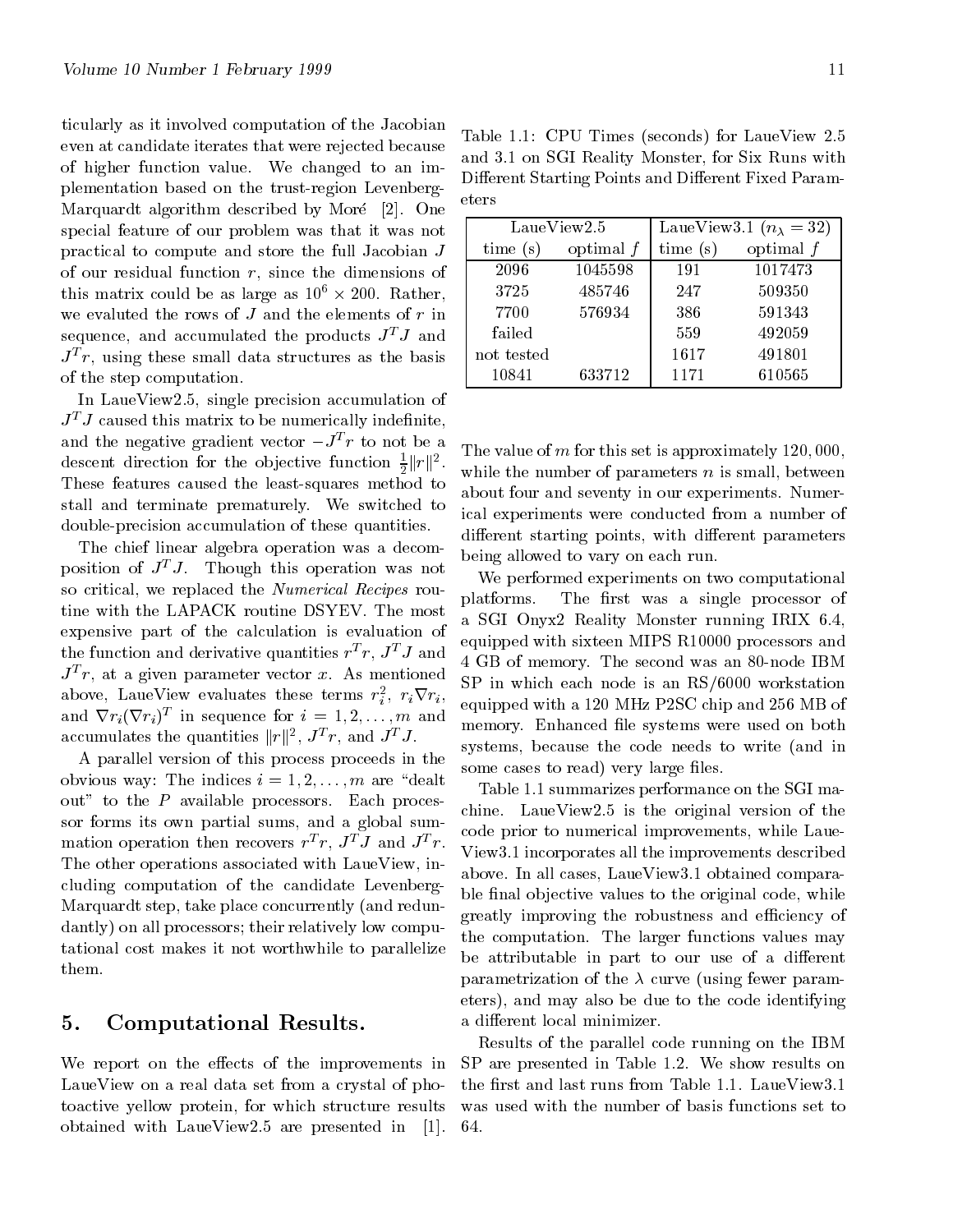| Procs.         | Time(s) | Speedup | (excl. output) |
|----------------|---------|---------|----------------|
| 1              | 551     |         |                |
| $\overline{2}$ | 377     | 1.5     | $1.6\,$        |
| 4              | 274     | 2.0     | 2.6            |
| 1              | 4443    |         |                |
| $\overline{2}$ | 2522    | 1.8     | 1.8            |
| 4              | 1334    | 3.3     | 3.5            |
| 8              | 765     | 5.8     | 6.5            |
| 16             | 485     | 9.2     | 11.3           |
| 32             | 351     | 12.7    | 17.3           |

Table 1.2: Parallel Performance of LaueView3.1 on IBM-SP Multiprocessor

Since we parallelized only the critical section of the code in which the matrix  $J^TJ$  and the vector  $J^*r$  are evaluated and accumulated, the speedups are considerably less than linear in the number of processors; the non-parallel parts of the computation (particularly the 100 seconds spent in writing the output file to disk) become relatively more significant as the number of processors is increased. However, the wall-clock time is reduced considerably on multiple processors. The final column in Table 1.2 indicates the speedup figure obtained when the 100 seconds spent on writing the output file is subtracted from the total CPU time for each run. A more sophisticated parallel code could parallelize this operation by having each processor write a section of the output to its own file, while any subsequent run could read these files in parallel, in an analogous fashion. We feel that the run-time advantages obtained with our current parallelization technique are sufficient to meet the needs of experimentalists for faster turnaround time, however.

# Acknowledgments

This work was supported by the Mathematical,Information, and Computational Sciences Division subprogram of the Office of Computational and Technology Research, U.S. Department of Energy, under Contract W-31-109-Eng-38, by a DOE Grand Challenge Application Grant, B&R No. KJ-01-01- 03-0, and in part by NIH Grant RR07707 to Keith Moffat.

#### REFERENCES

- [1] U. K. Genick, G. E. O. Borgstahl, K. Ng, Z. Ren, C. Pradervand, P. M. Burke, V. Sra jer, T.-Y. Teng, W. Schildkamp, D. E. McRee, K. Moffatt, and E. Getzoff. Structure of a protein photocycle intermediate by millisecond time-resolved crystallography. Science, 275:1471-1475, March 1997.
- [2] Jorge J. Moré. The Levenberg-Marquardt algorithm: Implementation and theory. In G.A. Watson, editor, Lecture Notes in Mathematics, No.  $630$ -Numerical Analysis, pages 105-116. Springer-Verlag, 1978.
- [3] W. H. Press, S. A. Teukolsky, and W. T. Vetterling. Numerical Recipes in Fortran: The Art of Scientific Computing. Cambridge University Press, second edition, 1992.
- [4] Z. Ren, R. Sheng, and S. J. Wright. Advanced com putational techniques for Laue diffraction analysis. Preprint ANL/MCS-P740-0199, Mathematics and Computer Science Division, Argonne National Laboratory, Argonne, Ill., January 1999.
- [5] Zhong Ren and Keith Moffat. Deconvolution of energy overlaps in Laue diffraction. Journal of Applied Crys $tallography, 28:482–493, 1995.$
- [6] Zhong Ren and Keith Moffat. Quantitative analysis of synchotron Laue diffraction patterns in macromolecular crystallography. Journal of Applied Crystallogra $phy, 28:461–481, 1995.$
- [7] Zhong Ren, Kingman Ng, Gloria E. O. Borgstahl, Elizabeth D. Getzoff, and Keith Moffat. Quantitative analysis of time-resolved Laue diffraction patterns. Journal of Applied Crystallography,  $29:246-260$ , 1996.

# Comments from the Chair and Editor

After a rather lengthy interval, we are happy to say the SIAG/OPT Newsletter is back with a wonderful set of articles concerned with applications of optimization. We will carry this application theme forward with the next issues. Indeed, the very next issue will be focused entirely on optimization applied to the problems of finance. We aim to release this issue before the SIAM Optimization meeting in Atlanta where Coleman and Dembo (CEO, Algorithmics) will offer a short course on Financial Optimization on May 9.